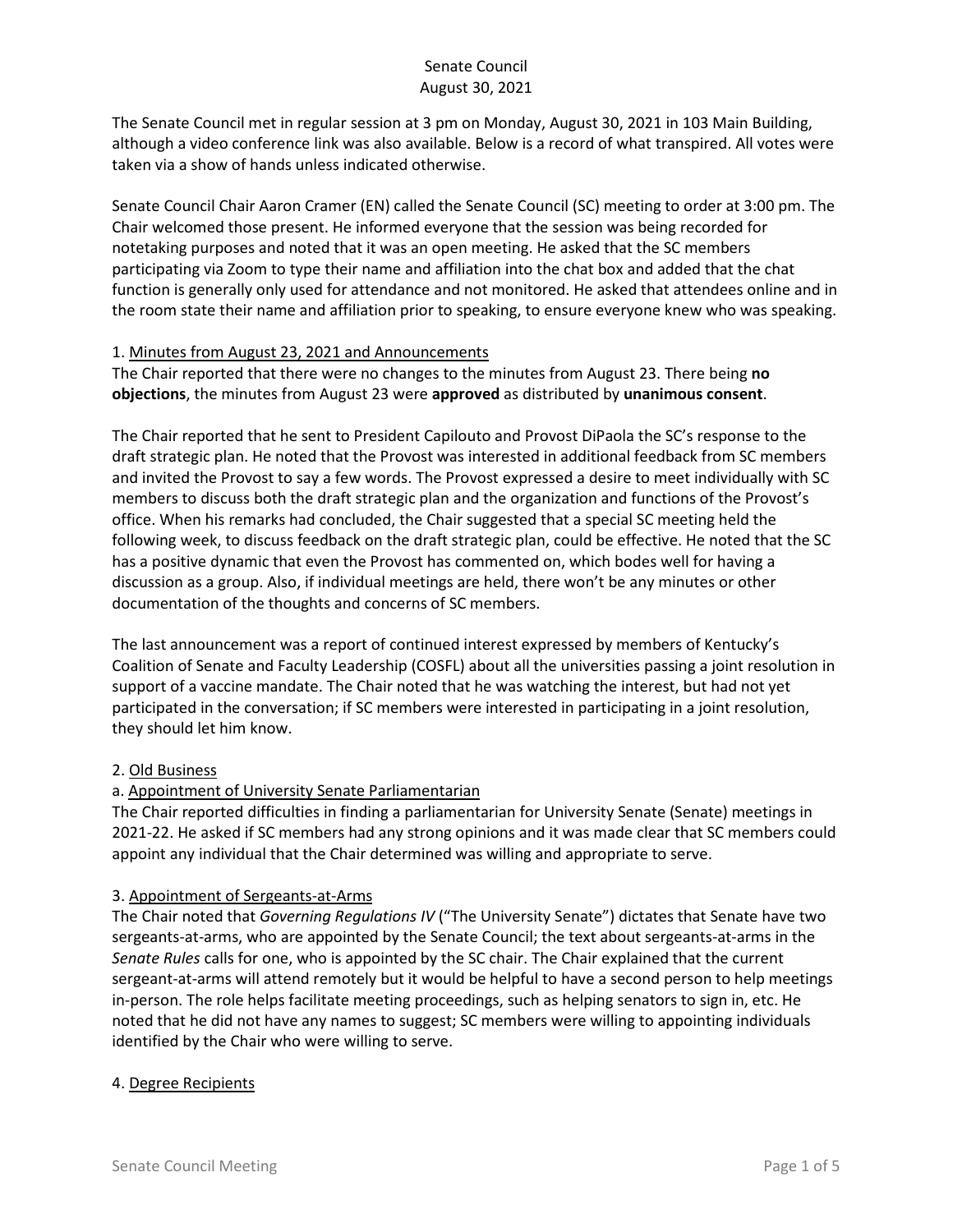The Chair noted that approval of degree lists are statutorily restricted to elected faculty members of the SC and Senate. He added that because the Board of Trustees is meeting September 10 and the Senate meets a few days later, it would be necessary for the SC to approve the degree recipients on behalf of the Senate.

# a. Late Addition to May 2021 Degree List (per *Senate Rules 5.5.1.1.4* ("Late Addition to Degree List")) i. Gatton College of Business and Economics Student BG-72

The Chair explained the request. Vincent (BE) **moved** that the elected faculty members of SC, on behalf of the elected faculty members of the Senate, amend the May 2021 degree list by adding the BBA Finance for student BG-72 and recommend through the President to the Board of Trustees that the degree be awarded effective May 2021. Collett (HE) **seconded**. After a comment from Grossman (AS), it was clarified that the student's second degree will be added. A **vote** was taken and the motion **passed** with none opposed.

# b. Late Addition to August 2021 Degree List (per *Senate Rules 5.5.1.1.4* ("Late Addition to Degree List') i. College of Education Student CB-60

The Chair explained the request. Grossman (AS) **moved** that the elected faculty members of SC, on behalf of the elected faculty members of the Senate, amend the August 2021 degree list by adding the Master of Rehabilitation Counseling in Rehabilitation Counseling for student CB-60 and recommend through the President to the Board of Trustees that the degree be awarded effective August 2021. Collett (HS) **seconded**. A **vote** was taken and the motion **passed** with none opposed.

## 5. Proposed Changes to 2021-2022 Graduate School Calendar

The Chair explained that the Graduate School again receiving requests for international student applications past the August 15 deadline (for Spring 2022 admission). The request involves a calendar change to extend each of these deadlines by a month: April 15 for fall admissions and September 15 for spring admissions.

After a question from DeCorte (SGA) about the nature of the change, Vincent (BE) **moved** to approve the change and Hawse (SGA) **seconded**. A **vote** was taken and the motion **passed** with none opposed.

## 6. Proposed Change to *Senate Rules 3.2.2* ("Course Numbering System")

The Chair explained the request and said that Registrar Kim Taylor was present to answer questions. There were a few questions of fact. After comments from Collett (HS), the Chair commented that it may be that other consortia courses could benefit from a standardized number. Taylor said she would do some research into how frequently such courses are used before any changes were proposed and that was amenable to those present. Hawse **moved** to approve the proposed changes to *Senate Rules 3.2.2*  ("Course Numbering System") and DeCorte **seconded**. A **vote** was taken and the motion **passed** with none opposed.

## 7. Committee Reports

## a. Senate's Academic Facilities Committee - Kevin Donohue, Former Chair

### i. 2020-21 Annual Report

The Chair welcomed the past chair of the Senate's Academic Facilities Committee (SAFC), Kevin Donohue (EN). Donohue presented the SAFC's annual report from 2020-21 and provided information about how the committee functioned. He noted that Vice President for Facilities Mary Vosevich was supportive of regular meetings with the SAFC, in part to help ensure direct faculty feedback relate dot facilities. There were a variety of questions from those present. Duncan (ME) asked if the SAFC had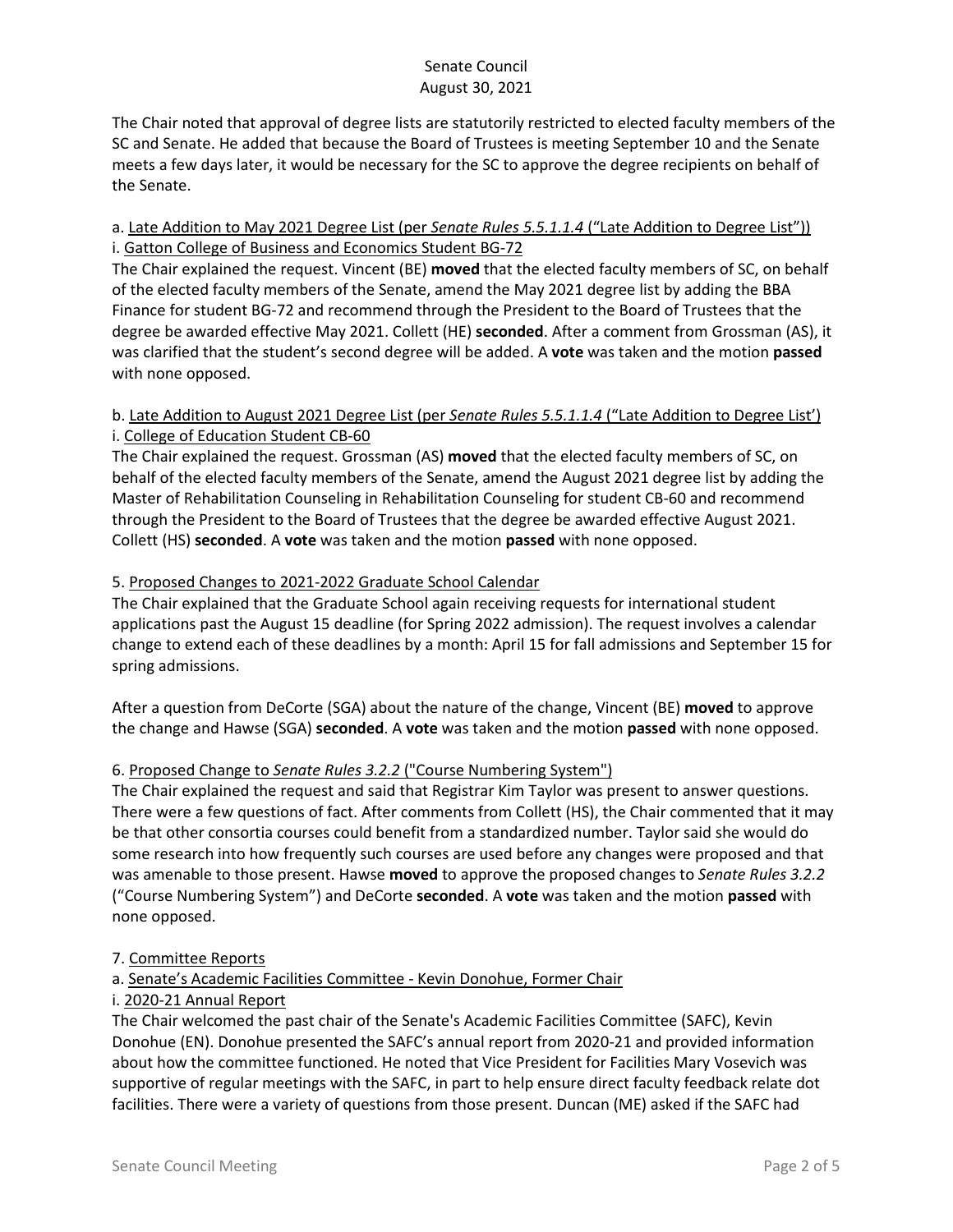information on what has been done curing COVID-19 to evaluate ventilation and air quality, to improve the safety of instructional facilities. Donohue noted that the SAFC had not asked that question, but indicated he would email Vosevich and expect information on what UK did to evaluate and address air quality concerns.

#### 8. Nominees for College of Arts and Sciences Dean Search Committee

The Chair explained that he is hearing concerns from senators in the College of Arts and Sciences and others about moving away from the dean search composition that was established last year. Without objection, SC members were amenable to sending forward the nominee that the SC sent forward last year.

The Provost shared with SC members his planned strategies to ensure that Arts and Sciences faculty would be kept updated throughout the process. The Provost suggested bringing the SC's representative to that committee back to the SC periodically for updates and SC members accepted that possibility, although the Chair noted that the SC typically did not ask search committee nominees for updates during the process, to protect the integrity of the search. The Provost thought it was feasible if information shared with SC was not specific.

Grossman (AS) asked that the Provost ensure that any finalist for the position of Arts and Sciences dean be required to visit campus and participate in interviews before any decision is made regarding a formal offer. The Provost said he agreed it was important for finalists for dean-type positions to visit campus. Grossman added that some search candidates do not want their name made public unless the individual is the sole finalist but it will be important for the campus to interact with more than one finalist. The Provost supported the idea of more than one candidate, as well as making the finalists' names public for their visits to campus.

### 9. Tentative Senate Agenda for September 13, 2021

The Chair went over the tentative Senate agenda and also asked that SC members discuss the modality of the meeting. Charnigo (PbH) suggested slightly revising the list of officer reports to differentiate between the Senate chair and Senate Council chair. There were many comments from SC members supporting the idea of holding the meeting digitally (via Zoom). The Chair then noted that hearing no comments in support of an in-person meeting, it seemed that the Senate meeting would be held via Zoom. He added that the SC could address the modality of the October Senate meeting closer to that date.

Collett **moved** to approve the tentative agenda for the University Senate meeting on September 13, 2021 as an ordered list, with the understanding that items may be rearranged to accommodate guests' schedules and Vincent **seconded**. There was no debate. A **vote** was taken and the motion **passed** with none opposed.

### 10. Items from the Floor (Time Permitting)

SC members held a lengthy discussion regarding the draft Strategic Plan. SC members were supportive of a special meeting with the Provost about the strategic plan (as opposed to individual meetings with the Provost). SC members offered the suggestions and comments below.

• It would be helpful to see how drafts of the strategic plan change after SC's input is received.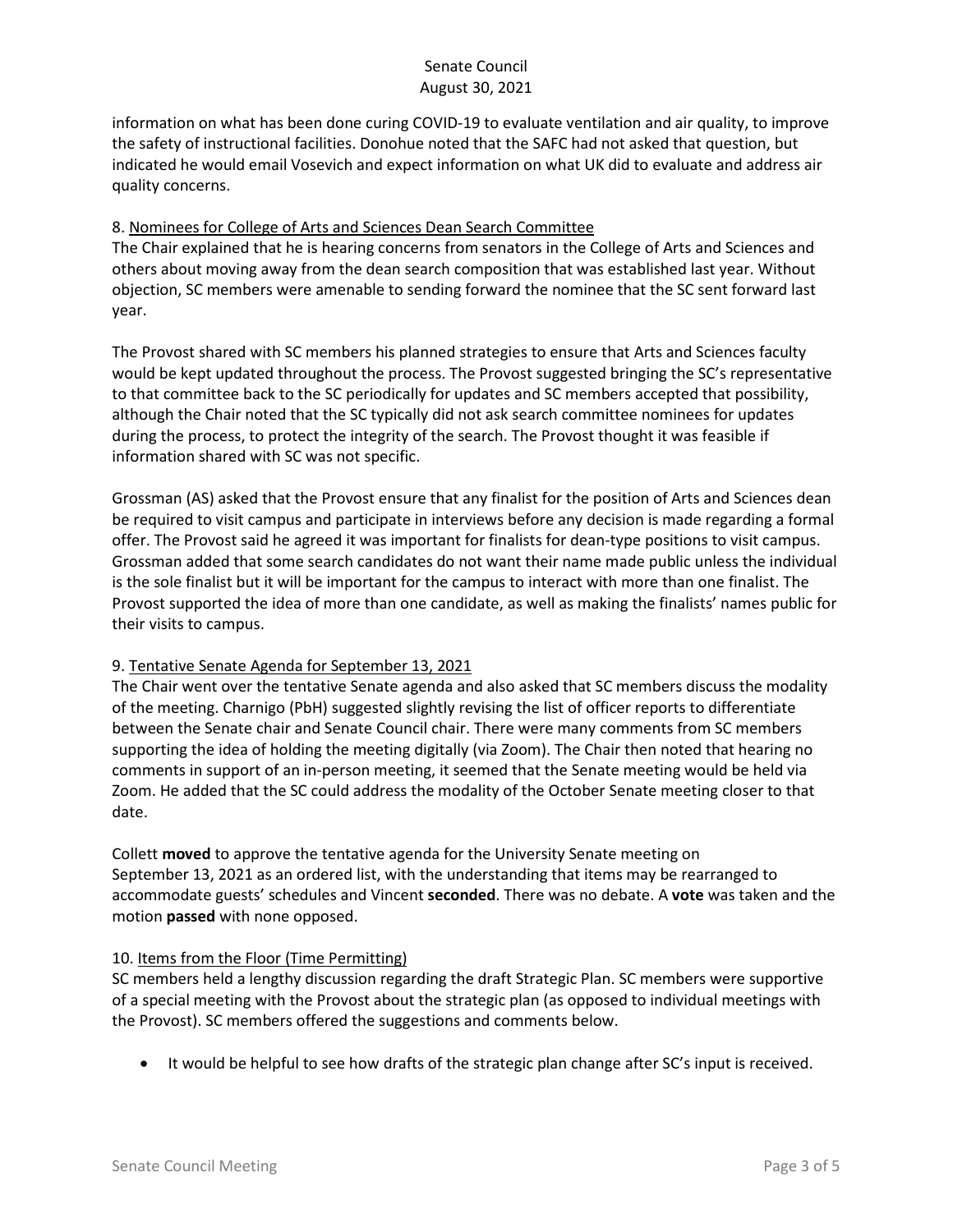### Senate Council August 30, 2021

- SC members comments on topics related broadly to accountability, transparency, and shared governance must be viewed in the broader context of the past several years' worth of Senate and faculty interactions with the President and Provost. There is a sense that the Senate has felt that characteristics like accountability and transparency have been battered and the Senate has felt challenged when bringing up those concerns.
- It is difficult to imagine metrics that align with broadly stated objectives. For example, it is not clear why the metric for interdisciplinary programs is retention rates.
- The language describing UK Core is the only place where a single program is called out by name in the draft plan. The language used implies that UK Core is irrevocably broken and needs to be fixed, which is not true. The text also implies that some faculty will be removed from teaching UK Core courses. UK Core is relatively new and the wording could be improved to better reflect the current state of the program.
- Throughout the draft plan, there is text implying that entities/individuals involved in a particular topic are not doing any good work currently.

The Chair said he would provide SC members with a shared online file in which they can begin compiling thoughts and ideas in a shared document online. Throughout the discussion, the Provost shared his appreciation for the SC's specific input.

At the Provost's request, the Chair called on Chief Communications Officer Jay Blanton so that Blanton could offer an update on evolving campus plans for mandatory COVID testing. There were a number of questions from SC members. Blanton explained that the penalties for someone who refuses to comply with mandatory COVID testing were designed in an attempted to be fair and consistent yet still hold people accountable. For students who fail to be tested, they will have a hold placed on their student account that will prevent them from registering for classes, etc. Once they submit to a test however, the hold will be lifted. For staff and faculty employees, after one week of noncompliance, the employee will receive a written notice to be placed in their personnel file. During successive weeks, employees who fail to test will incur permanent percentage-based reductions of the upcoming merit raise, in 0.5% increments. There is currently no mechanism built in for an employee to have their anticipated merit raise percentages restored. Concern was expressed that while students will not have any long-lasting penalties, University employees, particularly younger staff and faculty, could lose a significant portion of their income over the course of a career.

Multiple SC members reported challenges in getting their vaccination status correctly listed in UK's system, resulting in multiple prodding emails that were not relevant to someone who has been vaccinated. Both Blanton and the Provost said they would look into those issues.

The meeting was adjourned at 4:49 pm.

Respectfully submitted by Aaron M. Cramer, Senate Council Chair

SC members present: Blonder, Cantrell, Charnigo, Collett, Cramer, DeCorte, Duncan, Grossman, Hall, Hawse, Oltmann, Vincent, and VanGilder.